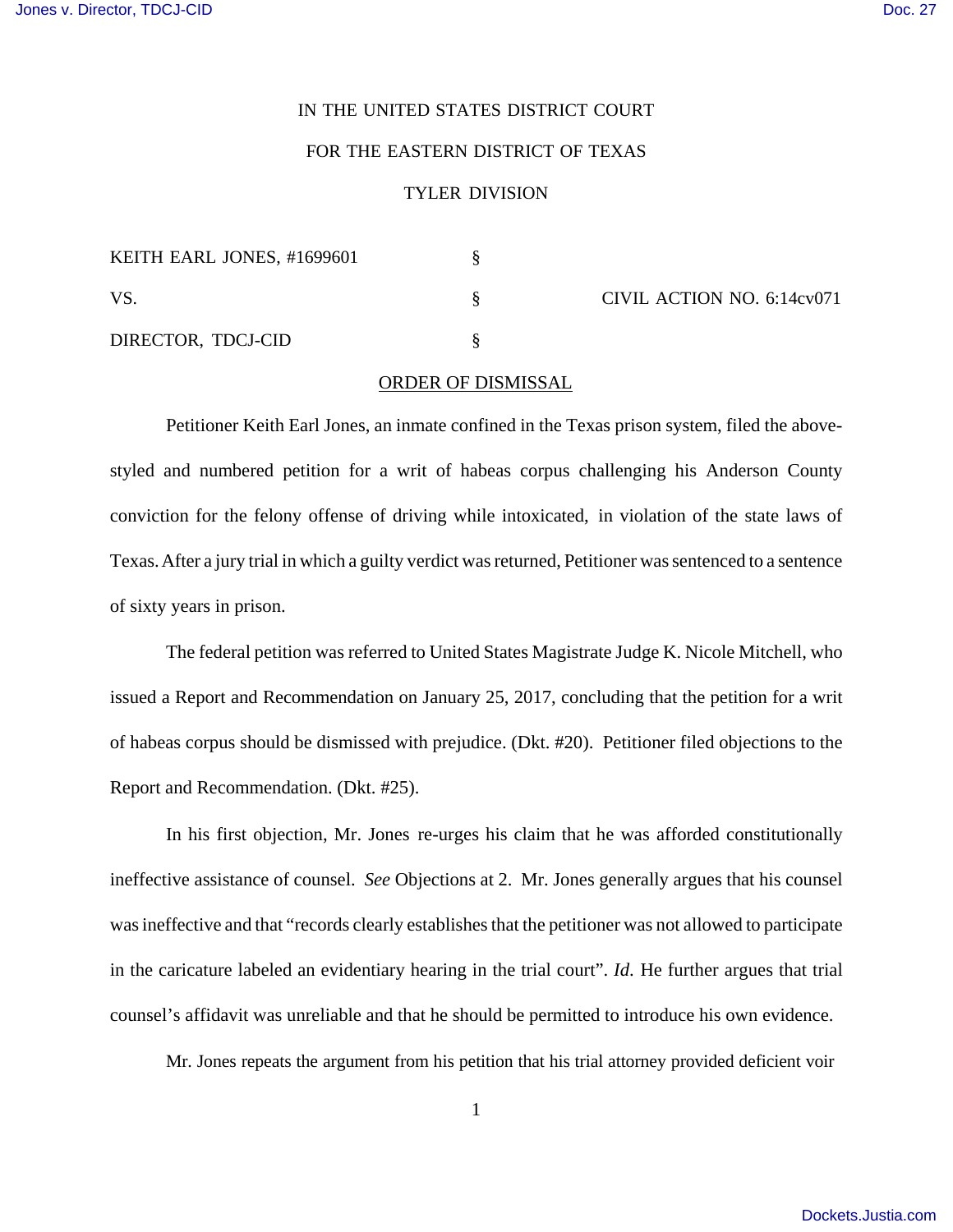dire performance and that his performance resulted in his conviction. *See* Objections at 2. In Grounds four and five of his habeas petition, Jones argued that his trial attorney provided ineffective assistance of counsel during voir dire. *See* Fed. Writ Pet. at 6; Petitioner's Memorandum at 14–17. He claims counsel failed to object to a misstatement of law regarding the legal definition of intoxication and did not properly educate the jury about its burden of proof and the definition of intoxication. *See* Petitioner's Memorandum at 16.

During the State's voir dire, counsel explained the offense of driving while intoxicated and the manners that it could prove intoxication. 2 RR 16–22. Counsel also compared the differences in a .08 blood alcohol concentration, loss of use of normal mental faculties, and loss of use of normal physical faculties. 2 RR 22–26.

Jones's attorney reiterated the requirements that the State must prove to obtained a driving while intoxication conviction. Counsel explained that it is the jury's job to determine normal use after hearing the evidence. 2RR 67–70. The jury charge provided the definition of intoxication and the elements of the offense, and defense counsel argued to the jury that the State failed to prove any evidence of physical or mental impairment by the introduction of alcohol into his system. CR at 125–29; 4 RR 125–26.

Jones has failed to establish the State's voir dire was so objectionable that trial counsel lacked any strategic reason for not objecting or that he inadequately conducted his voir dire. No error is discernable. *See Koch v. Puckett*, 907 F.2d 524, 530 (5<sup>th</sup> Cir. 1990) (holding that conclusory allegations are insufficient to obtain habeas relief); *Lovett v. State of Fla*., 627 F.2d 706, 709 (5th Cir. 1980)(holding that the failure to object to admissible evidence does not constitute ineffective assistance of counsel). Proof of intoxication under the Texas statute provides means, including proof of loss of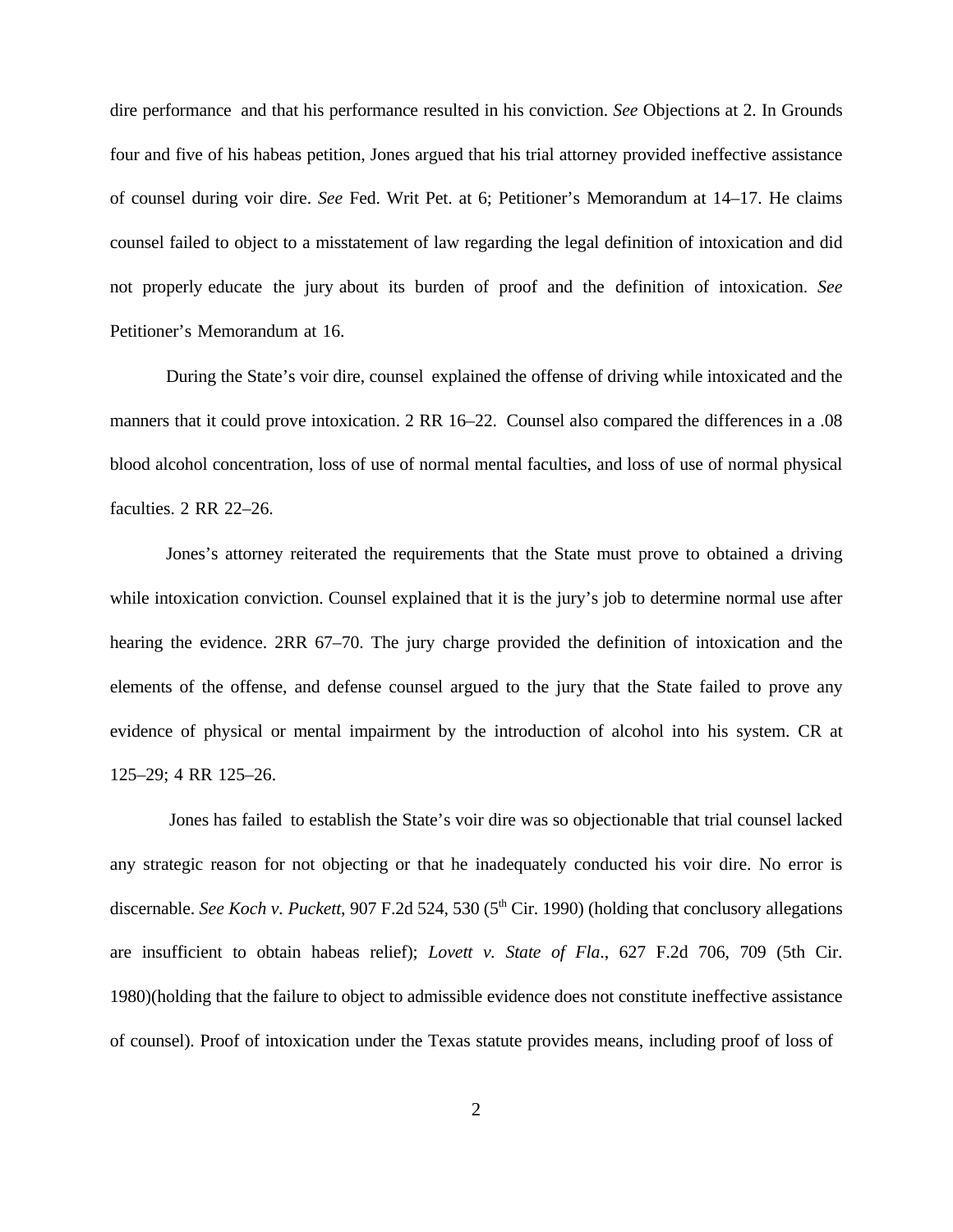"normal use of mental or physical faculties" or "an alcohol concentration of 0.08." Tex. Penal Code §49.01(2); cf. Petitioner's Memorandum at 15.

Further, a trial counsel's method of voir dire is a strategic question, thus it "cannot be the basis for a claim of ineffective assistance of counsel unless counsel's tactics are shown to be 'so ill chosen that it permeates the entire trial with obvious unfairness.'" *Teague v. Scott*, 60 F.3d 1167, 1172 (5th Cir.1995). Considering that the jury was correctly instructed with regard to the law, including the State's burden, the elements of the crime and the jury's role in determining the facts, Jones cannot establish that his attorney performed deficiently or that his performance caused harm. *Strickland*, 466 U.S. at 689. The state court's decision to reject his claims that trial counsel provided ineffective assistance of counsel during voir dire was not contrary to, and did not involve an unreasonable application of clearly established federal law. These claims are meritless, and should be dismissed with prejudice.

Mr. Jones also requests an evidentiary hearing in order to present additional evidence regarding trial counsel's handling of voir dire. *See* Objections at 2. Mr. Jones, however, may not produce evidentiary support in federal courts that he did not present to the state courts. *See Cullen v. Pinholster*, 131 S. Ct. 1388, 1398 (2011). Further, Mr. Jones has failed to demonstrate that counsel was ineffective for the manner in which he conducted voir dire. Thus, this claim lacks merit.

Mr. Jones also re-urges his argument that his trial attorney deficiently challenged certain evidence offered during the trial and that such a challenge would have altered the result of his trial. *See* Objections at 2. Mr. Jones further claims that court records prove his "trial was a farce." *See id*.

Mr. Jones argued in his habeas petition that his trial attorney should have objected to the State's discussion of an unreliable version of retrograde extrapolation evidence. *See* Fed. Writ Pet. at 6;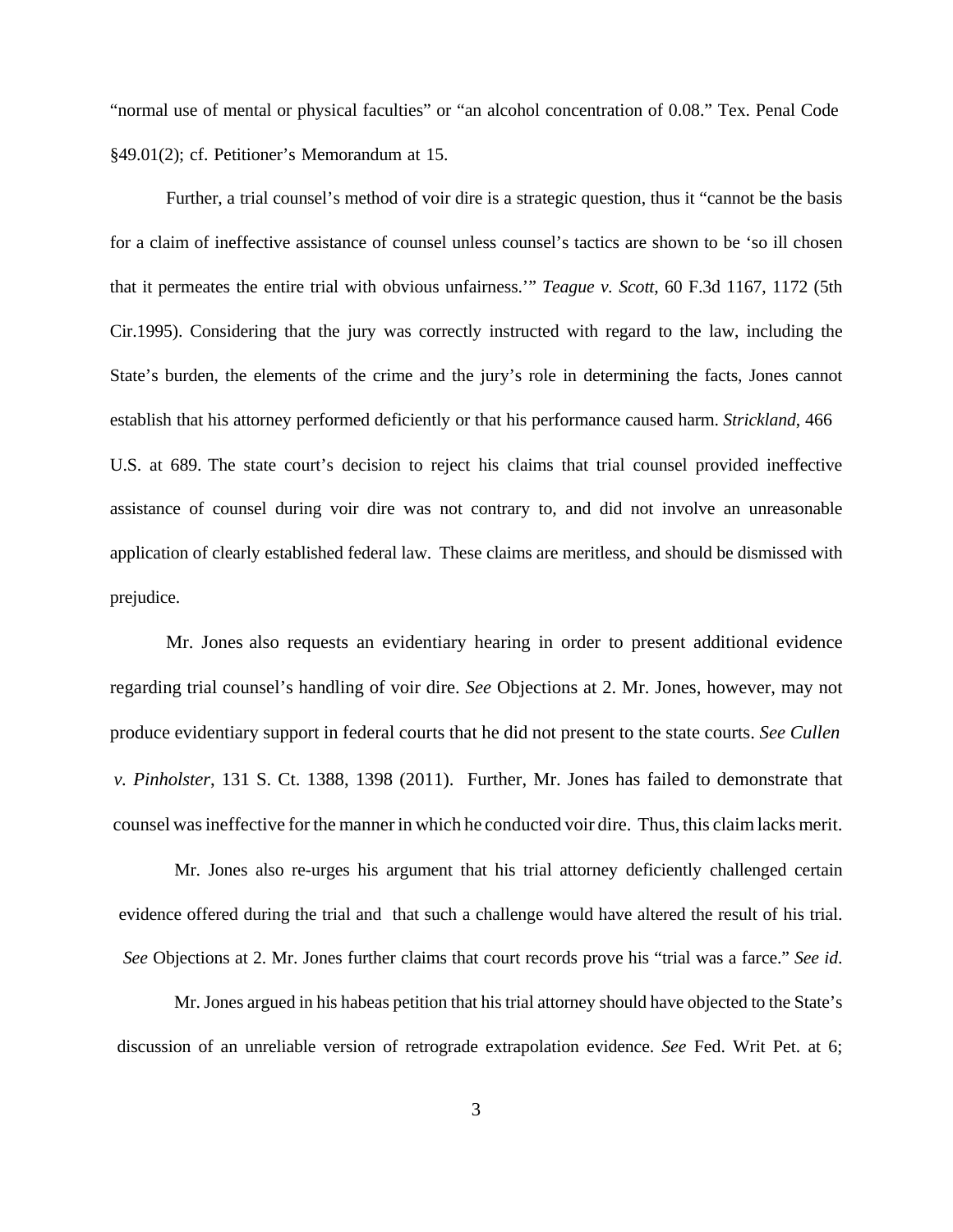Petitioner's Memorandum at 18–20. He further claims that the State's attorney "invited the jury panel to perform its own, barnyard version of retrograde extrapolation" and permitted an officer to testify despite his lack of qualification to testify as an expert on the subject. Petitioner's Memorandum at 19–20.

Trial counsel filed an affidavit stating that he did not recall a formal retrograde extrapolation analysis but believed he did make an objection. SHCR-02 (EventID 2545369) at 4.

The trial court's findings establish that counsel unsuccessfully objected to testimony regarding the effects of alcohol from the paramedic at the scene but did not object to testimony from the trooper regarding Jones's .07 blood alcohol or that he believed he was intoxicated at the time of the accident. *Id.* at 1–2. Instead, trial counsel vigorously examined the officer the basis for his belief that Jones's blood alcohol was necessarily at an intoxicated level two hours later his blood was tested. *Id*.; 4 RR 61–65.

Counsel also thoroughly examined the officer about the evidence, including Jones's performance on the field sobriety tests, his footwear, the danger of the curve where the accident occurred, and the officer's belief that Jones was not intoxicated due to drugs. 4 RR 65–88, 91–93. Counsel subsequently argued to the jury that extrapolating the .07 to a .08 two hours later provided no proof of intoxication and that Jones should not be punished because the State did not bother to obtain his alcohol concentration sooner. 4 RR 120. The Court of Criminal Appeals denied habeas corpus relief on the basis of the trial court's findings as well as its independent review. SHCR-02 (EventID 2548682) at 1–2.

Jones cannot establish that the state court improperly rejected his claim that he received ineffective assistance of counsel regarding this issue. Notwithstanding trial counsel's failure to recall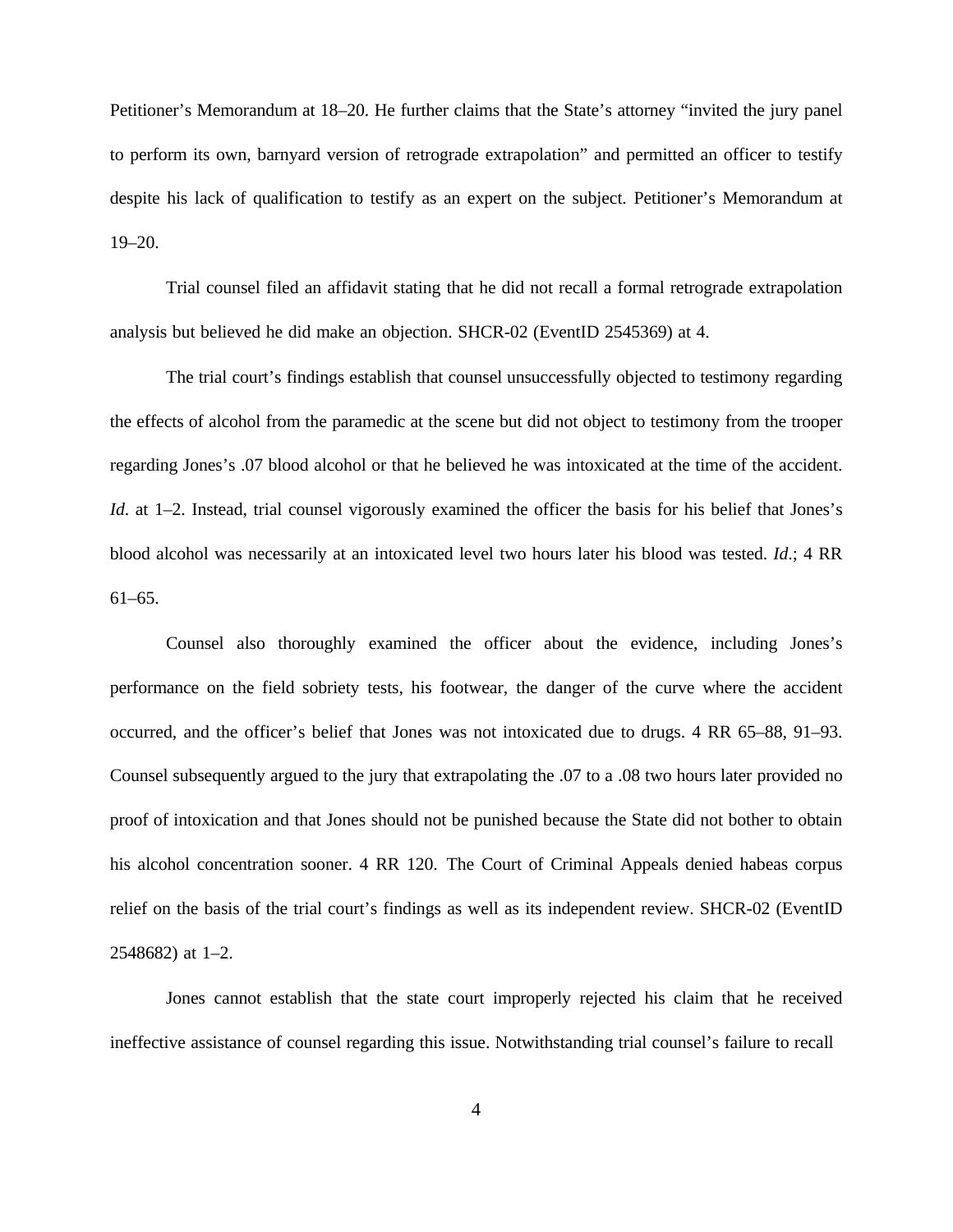whether he objected to retrograde extrapolation, his strategy not to object and discount its significance of the evidence was apparent.1 *Charles v. Thaler*, 629 F.3d 494, 502 (5th Cir. 2011)(finding a decision not to object to adverse witness testimony not an unreasonable trial strategy to avoid undue attention to that harmful testimony). Such a tactic, in light of the only laboratory result showing nonintoxication, was not outside the zone of reasonable decisions. *United States v. Cotton*, 343 F.3d 746, 753 (5th Cir. 2003).

In any event, even had trial counsel objected to the retrograde extrapolation testimony and successfully excluded that testimony from evidence, the evidence was still legally sufficient for the jury to have found Jones guilty without blood test evidence. *Jones*, 2011 WL 6009596 at \*1–2. Thus, there is no likelihood of a change in the result. *Strickland*, 466 U.S. at 694. Because the state court's decision to reject his claims that trial counsel provided ineffective assistance for failing to object to evidence involving retrograde extrapolation was not contrary to, and did not involve an unreasonable application of either the facts or clearly established federal law, Jones's claims do not rise to the level of reversible error.

Mr. Jones's final objection is based on the claim in his petition that his trial attorney was deficient for failing to challenge the forensic laboratory report. *See* Objections at 2. Jones argued in his petition that his trial attorney should have objected to the forensic laboratory report on confrontation grounds and as inadmissible hearsay. Fed. Writ Pet. at 6; Petitioner's Memorandum at 20–23. He challenges the State's exclusive reliance on the forensic lab report, showing a .07 blood alcohol

<sup>&</sup>lt;sup>1</sup>Because the officer did testify that he believed the .07 result suggested that his blood alcohol concentration was greater than .08, any objection to the State's jury argument was not improper, and it also could not establish a basis to establish ineffective assistance of counsel. *See Brown v. State*, 270 S.W.3d 564, 571 (Tex.Crim. App. 2008) (holding that proper jury argument, under Texas law, falls within four general areas, including summations of the evidence and reasonable deductions, therefrom).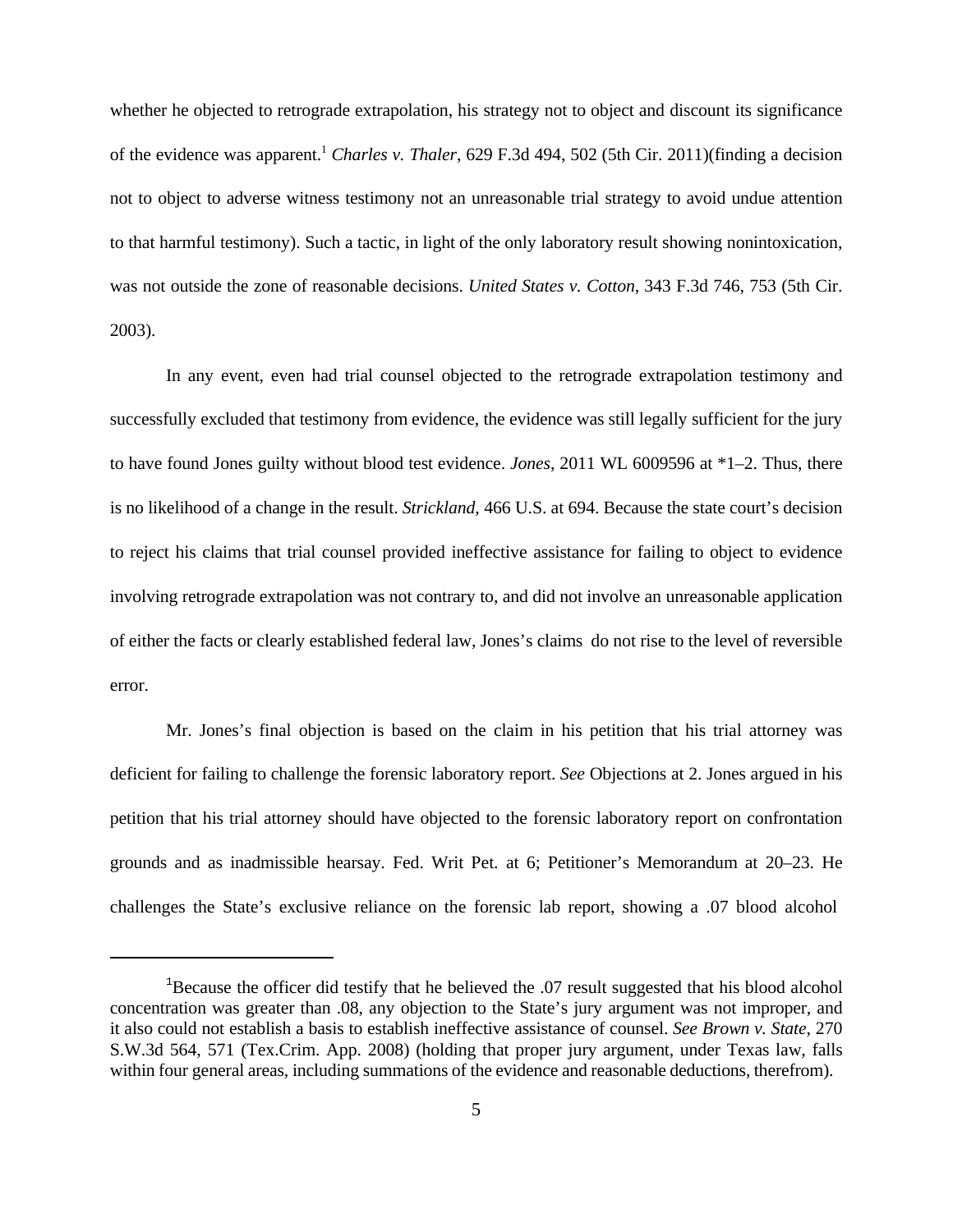concentration, without testimony by the person who prepared it. Petitioner's Memorandum at 21. In its remand order, the Court of Criminal Appeals also requested findings regarding whether a forensic lab report was admitted without the proper foundation. SHCR-02 (EventID 2533946) at 2.

Trial counsel did not recall if he objected, but he believes that if a proper affidavit from the lab technician was on file, he would not have insisted the her appearance. SHCR-02 (EventID 2545369) at 4. The State files a certificate of analysis and chain of custody affidavit before trial, in which an analyst from the Texas Department of Criminal Justice certified the .07 blood alcohol result and her methodology. CR at 29–32. Trial counsel also noted some rationale for why he did not object to the content of the affidavit unrelated to issues related to the integrity of the process. SHCR-02 (EventID 2545369) at 4.

The trial court determined that the forensic lab report was entered with the proper foundation. *Id.* at 1–2. As noted, the Court of Criminal Appeals denied habeas corpus relief on the basis of the trial court's findings as well as its independent review. SHCR-02 (EventID 2548682) at 1–2. While Jones could have objected to the absence of the laboratory technician's presence at trial, he fails to show that the decision not to was not part of a reasonable trial strategy or establish that the technician utilized improper methodology.

As noted, the laboratory result was the only evidence providing Jones's level of intoxication and it provided evidence of nonintoxication. 4 RR 60–61. In addition to trial counsel's attempts to justify not requiring the lab technician's presence at trial, an objectively reasonable basis for trial counsel's decision is readily apparent from the trial record, which allowed counsel to challenge both the delay and the conclusion that Jones's blood alcohol ever exceeded the legal limit. *Richter*, 131 S.Ct. at 790 ("*Strickland* . . . calls for an inquiry into the objective reasonableness of counsel's performance,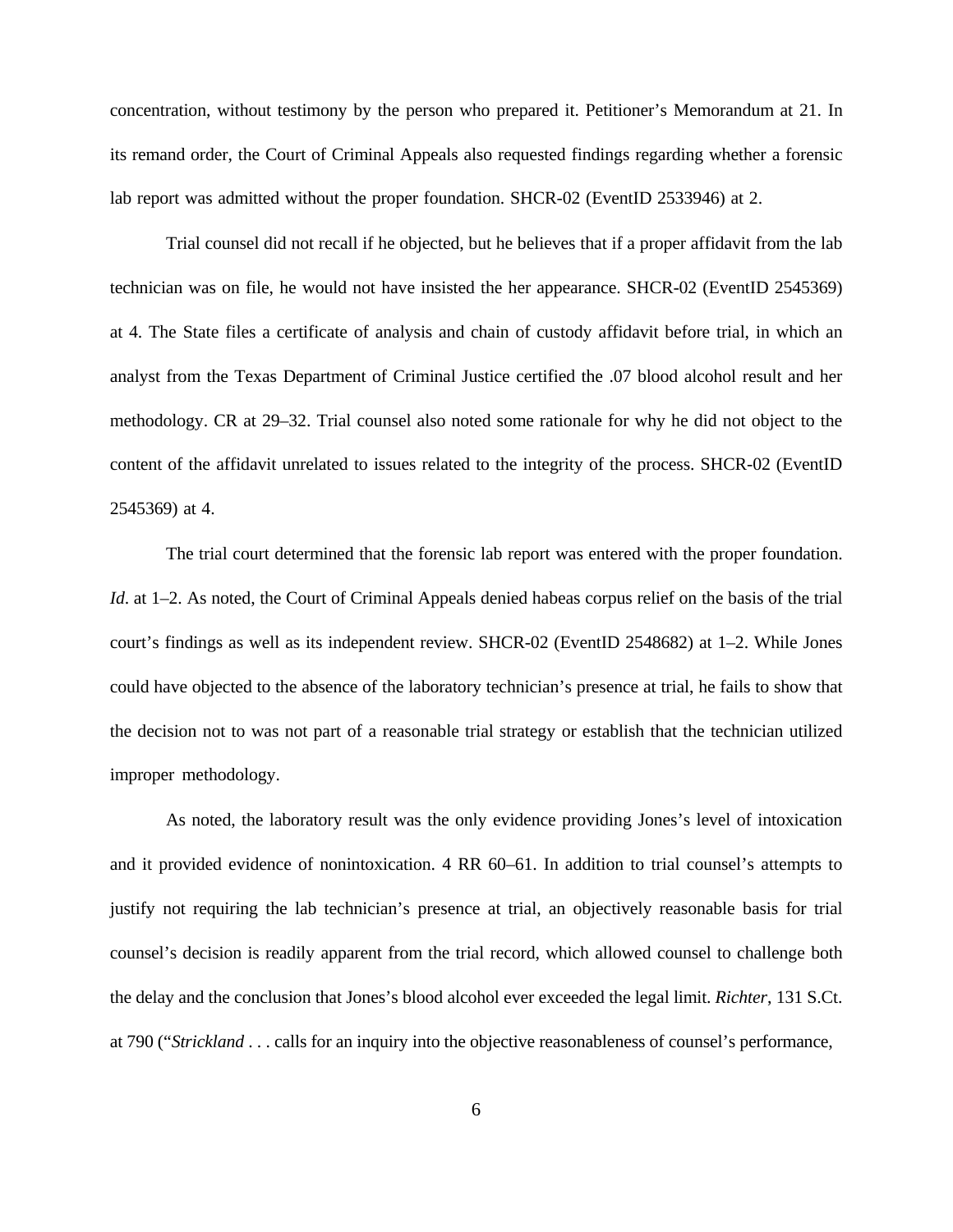not counsel's subjective state of mind.")(emphasis supplied). Similarly, because Jones cannot show that the methodology reached an incorrect result and the jury could have wholly based its verdict on the legally sufficient proof that Jones lost normal use of his mental or physical faculties, there is no likelihood of a change in the verdict. *Strickland*, 466 U.S. at 694. Because the state court did not make an unreasonable application of either the facts or existing federal law, Jones's claims should be dismissed with prejudice.

Finally, Jones fails to show that the state courts' rejection of his claims resulted in a decision that was contrary to, or involved an unreasonable application of, clearly established federal law, as determined by the Supreme Court of the United States, so he is not entitled to relief. 28 U.S.C. § 2254(d). He has not shown "that the state court's ruling on the claim[s] being presented in federal court [is] so lacking in justification that there was an error well understood and comprehended in existing law beyond any possibility for fairminded disagreement." *See Richter*, 562 U.S. at 101-102. Consequently, his claims should be dismissed with prejudice.

Ultimately, Mr. Jones has failed to overcome AEDPA's relitigation bar. The Texas Court of Criminal Appeals considered all these claims on state habeas review and denied relief. *See* SHCR-02 (EventID 2548682) at 1–2; *see also Ex Parte Jones*, 2013 WL 6212201 at \*1.

Jones has not met his burden of proof to demonstrate that the state habeas court's denial of the claims was contrary to, or an unreasonable application of Supreme Court law. He is not entitled to relief because he cannot show "that the state court's ruling on the claim being presented in federal court [is] so lacking in justification that there was an error well understood and comprehended in existing law beyond any possibility for fairminded disagreement." *Richter*, 562 U.S. at 101-102. Jones has failed to overcome the presumption of correctness afforded the implicit findings of the state court, and he has